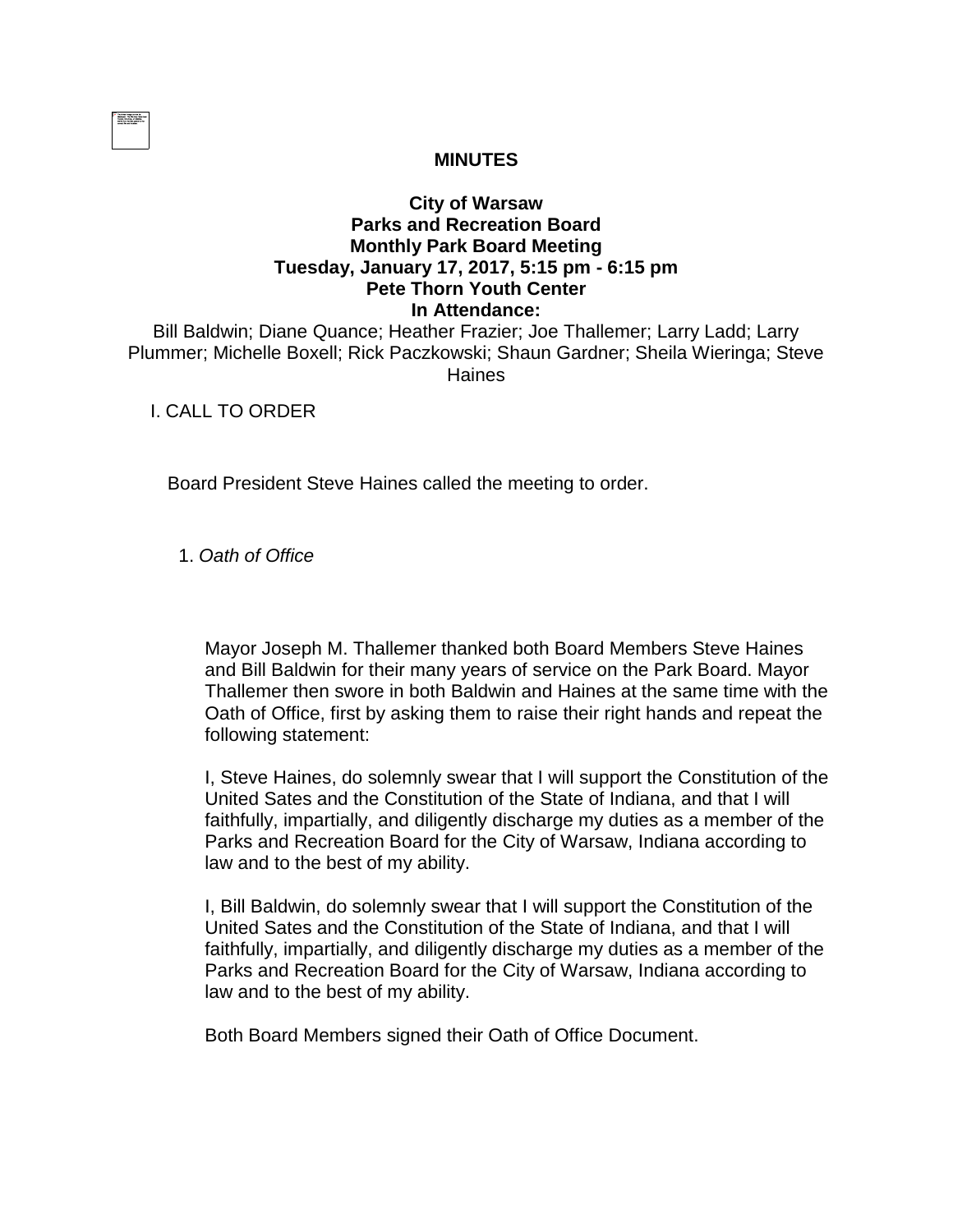On a side note: Mayor Thallemer informed the Board that the RDA had approved the Buffalo Project earlier that day (1/17/17).

II. APPROVAL OF PREVIOUS MEETING'S MINUTES

1. Approval of November 2016 Minutes

The November 2016, minutes were approved on a motion by Board Member Baldwin, seconded by Board Member Boxell.

Move: Bill Baldwin Second: Michelle Boxell Status: Passed

# III. UNFINISHED BUSINESS

1. *5 Year Master Plan*

Pat Brown from Sitescapes informed the Board and Press that the 5 Year Master Plan Draft had been successfully submitted to the DNR prior to the deadline and that it was 6th in line to be reviewed. Brown also discussed that Superintendent Plummer has multiple paper copies of the Draft to provide to the Board, City Council Members, Park Employees, the Public, as well as a few other departments for their approval.

## IV. NEW BUSINESS

1. *Election of Officers*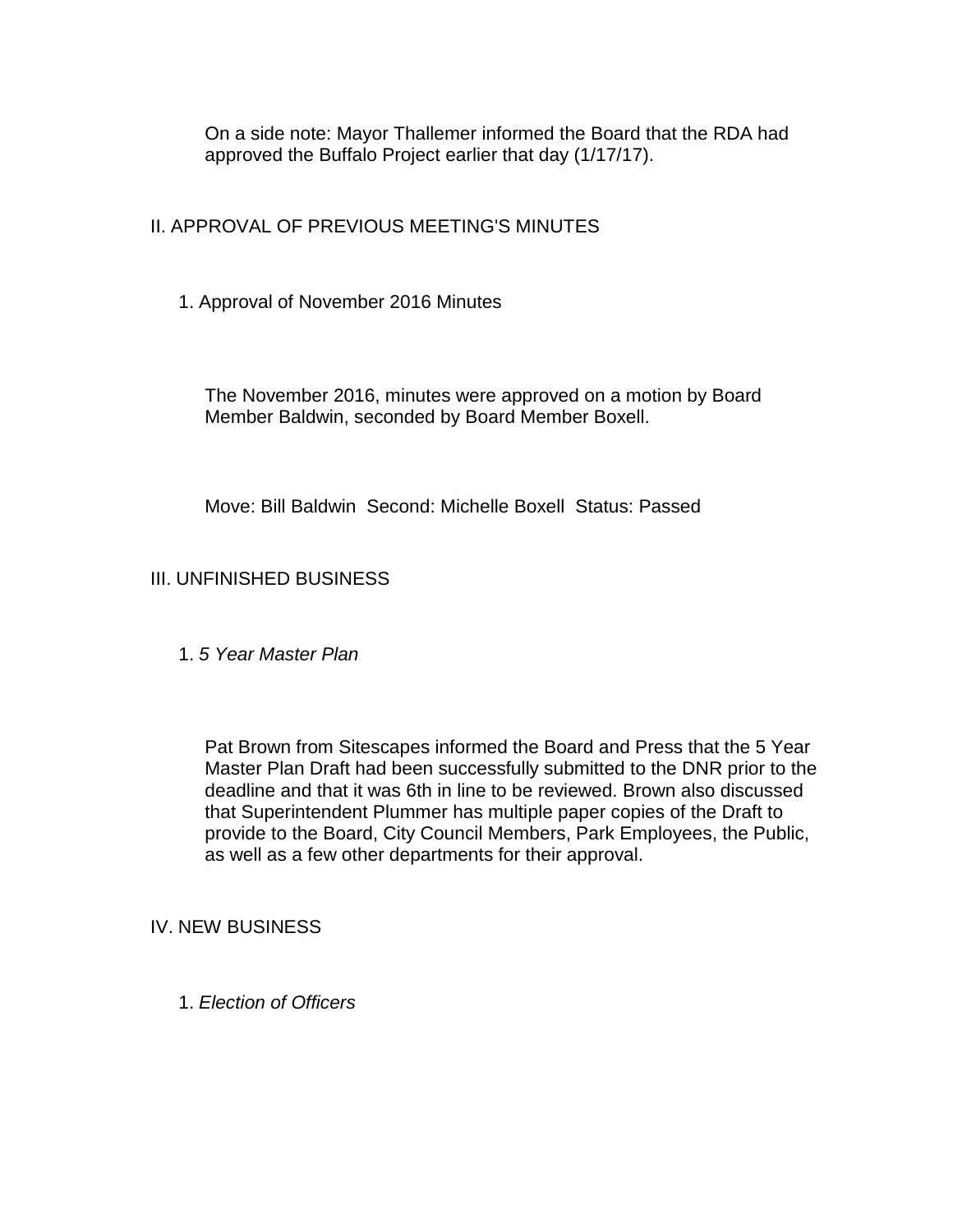Park Board President Haines opened nominations for the Chair, Michelle Boxell had asked President Haines for permission to continue in this position, which was seconded by Board Member Baldwin. There were no additional nominations.

President Haines, opened nominations for the Vice Chair, Baldwin nominated Larry Ladd for Vice Chair, which was seconded by Board Member Boxell. There were no additional nominations.

President Haines approved both the Chair and Vice Chair nominations.

Move: Second: Status: Passed

2. *KCCAA Lease Agreement*

Superintendent Larry Plummer, presented the Board with a copy of the KCCAA Lease, which is exactly the same as 2016. Plummer advised that with the contribution from the Wayne Township of \$26,000.00, the Park's Department breaks almost even based off the agreed lease prices and maintenance of the building. Plummer recommended to the Board that the lease remains the same.

A motion to allow the KCCAA Lease to remain the same was approved by Board Member Paczkowski, seconded by Board Member Baldwin.

Move: Rick Paczkowski Second: Bill Baldwin Status: Passed

#### 3. *Activities Report*

Recreation Director, Sheila Wieringa, informed the Board about the activities and events which have occurred since our last meeting back in November 2016. Wieringa advised the event Light Up The Night was a huge success where Christmas Countdown participation was lower than expected. Due to a lower attendance for that event, in 2017, Wieringa is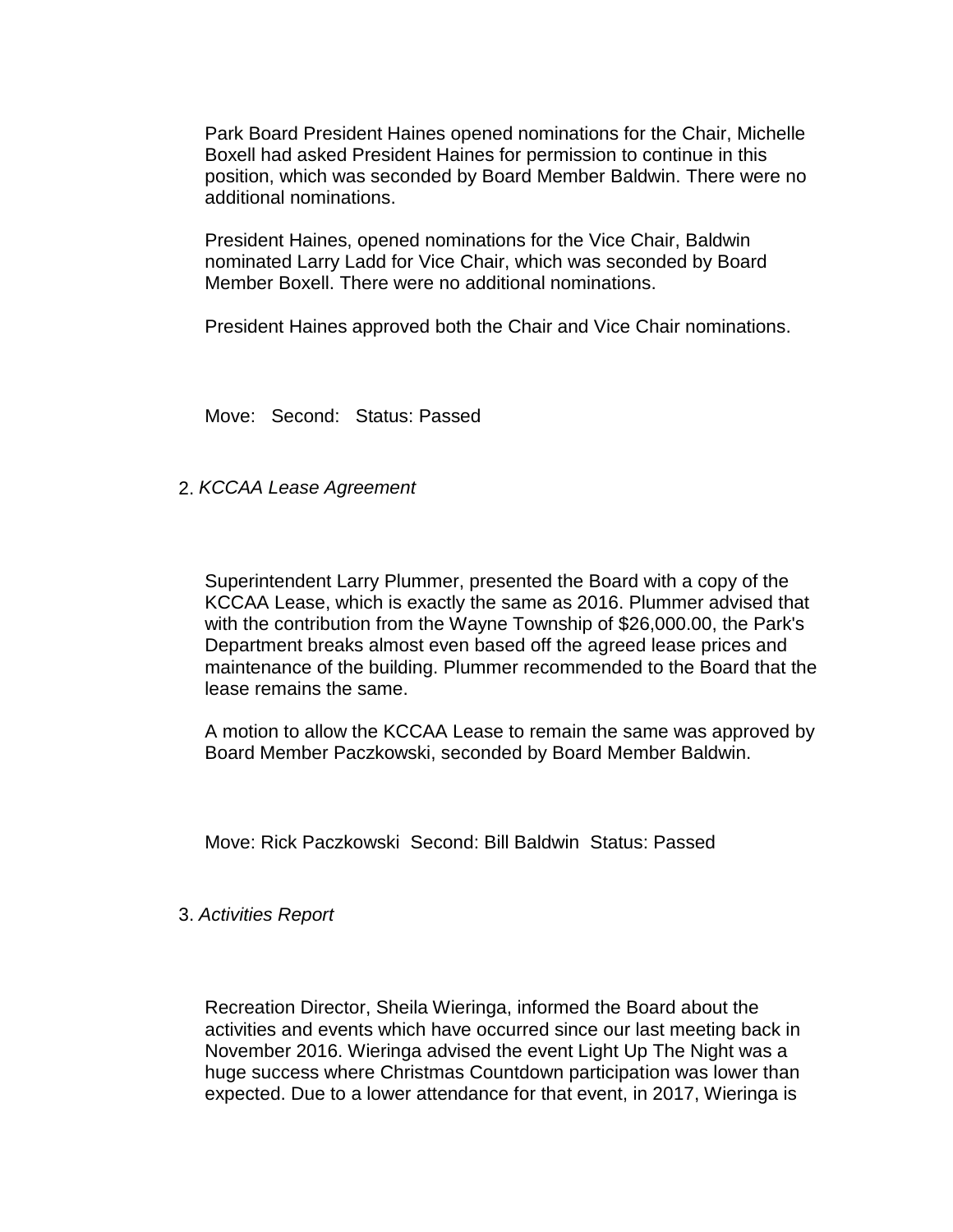going to try combining both events, Light Up The Night and Christmas Countdown, for a one night event to help encourage participation.

January 3, 2017, Daddy Daughter Dance tickets went on sale and by Friday, January 6, 2017, we had reached our max and were sold out. Selling 146 tickets total. This is the quickest time which tickets have been sold out. She wanted to remind the public to put in their calendars for next year that tickets will go on sale January 2, 2018.

Since the November Park Board Meeting, the department has received numerous grants from Community Foundation KREMC for \$1500.00, The Kosciusko County Community Foundation for \$5480.00, which will go through the Board of Works on Friday, January 20, 2017. The Indiana Arts Commission approved a grant request in late 2016, for \$3,938.00, which will go towards the 2017 Central Park Concert Series.

Wieringa also informed the Board, while referencing the handouts provided, about new programs, fees, and a tentative schedule of events. Events are tentative until they are published in the recreation guide. Wieringa also informed the Board that due to not having contracts for instructors for some events, the prices may be adjusted to accommodate the instructor fees. Wieringa reminded the Board that on events and activities, the Park's Department does not try to make money but must break even to pay for cost of materials, instructors, and other personnel.

Recreation Director Wieringa asked the Board for permission to change program fees to help accommodate the costs of instructors for some events.

A motion to approve the new fees, new programs, and flexibility to possibly raise fees for some programs and events depending on the costs of the instructor was approved.

Move: Bill Baldwin Second: Larry Ladd Status: Passed

4. *Maintenance Report*